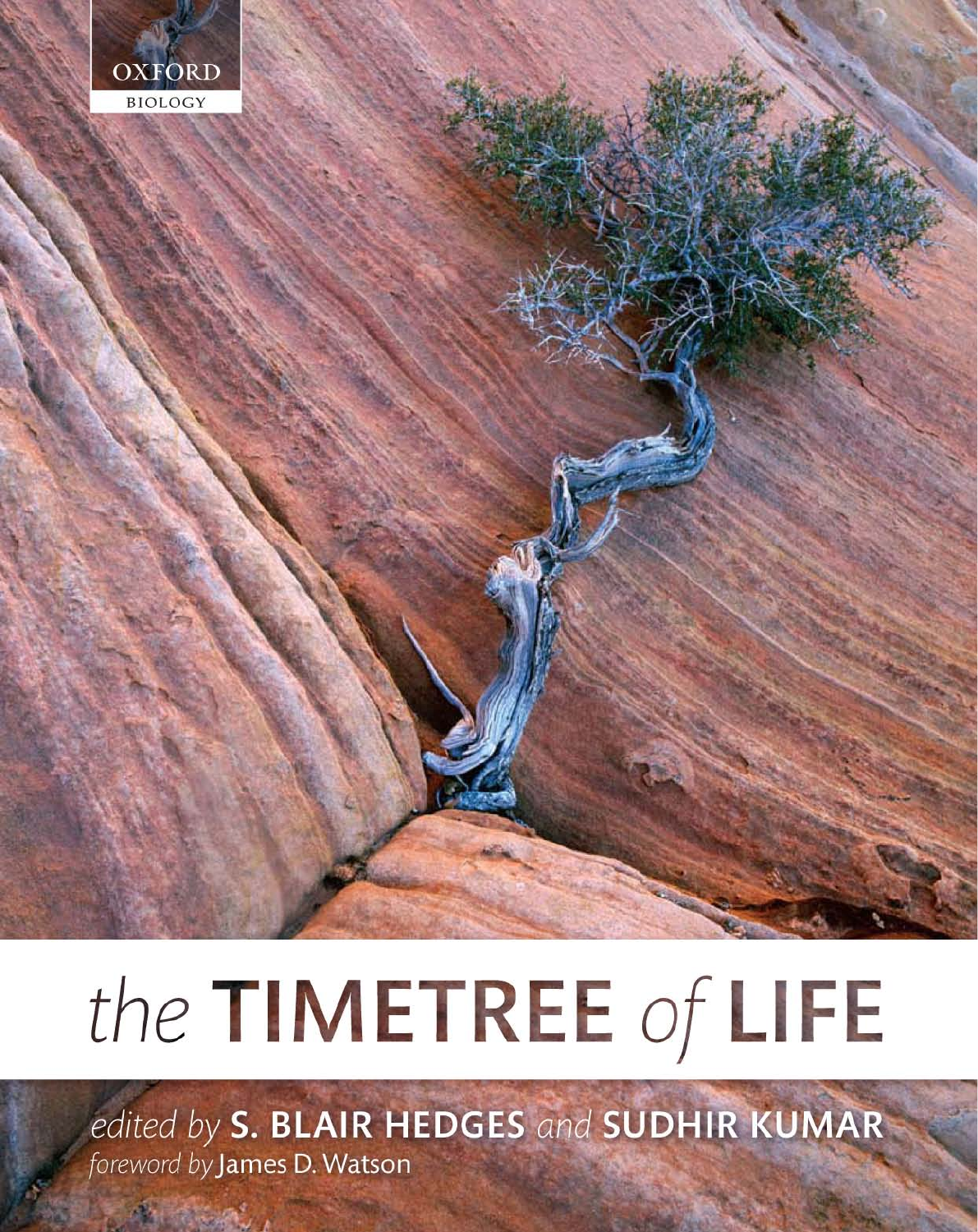# Nematodes (Nematoda)

#### *Mark Blaxter*

Institute of Evolutionary Biology, School of Biological Sciences, University of Edinburgh, Ashworth Laboratories, King's Buildings, Edinburgh EH9 3JT, UK (mark.blaxter@ed.ac.uk)

## Abstract

The Nematoda is a phylum of noncoelomate invertebrates with  $\sim$ 23,000 described species. Traditional taxonomies recognize ~250 families, but these schemes are undergoing substantial revision based on molecular phylogenetic analyses. Nematode fossils are rare, and mostly uninformative as to deeper relationships. While the phylum has an origin in the Precambrian  $($ >543 million years ago, Ma), and the three extant recognized classes likely diverged very early, few dates have been estimated for nematode divergences. The caenorhabditids are estimated to have diverged from the vertebrate-parasitic Strongyloidea ~380 Ma, and their divergence from the parasitic Ascaridomorpha is dated at ~540 Ma.

The phylum Nematoda encompasses small and abundant organisms (Fig. 1) that inhabit most of the available habitats on Earth. A famous image derived from a pioneering, evangelical nematologist, Nathan Cobb, suggested that if all the other matter of the Earth, apart from nematodes, were taken away, it would still be possible to make out the shape of the planet, and of most organisms on it because of the abundance and ubiquity of the group. Commonly known as roundworms or eelworms, they largely escape notice except when they cause damage to humans, domestic animals, and agricultural crops; many species are successful parasites. Over 23,000 species have been described from just over 3000 genera in 250 families, but estimates of true nematode diversity range from 100,000 to 10 million species (*1, 2*).

Nematodes are defined by their generally cylindrical body shape (secondarily modified in some parasites), a collagenous cuticle that is moulted four times in postembryonic development, and a series of anterior sensory organs that have a particular hexaradially symmetrical distribution (Fig. 1). Here I review the divergence times and evolutionary relationships of selected taxa within the Nematoda. Traditional systematics have placed the

Nematoda in several different places within Metazoa, but recent molecular analyses are converging upon a placement within the Superphylum Ecdysozoa (3). This conflicts with opinions based on morphological characters such as the possession of a true coelom, and of metameric segmentation, but is supported by features of moulting and ciliated epithelia.

The internal phylogeny of the Nematoda has been much debated also, and molecular data are being brought to bear (*4–6*). While no complete system has yet been devised, there are some general areas of agreement between different studies that also have morphological support (7, 8). The Nematoda has three classes: Enoplia, Dorylaimia, and Chromadoria. The relative branching order of these has not been determined. All three classes contain parasitic groups, and whole-phylum analyses suggest that animal and plant parasitisms have arisen independently at least six and three times, respectively (*9*). Within the Chromadoria, the free-living model species *Caenorhabditis elegans* is part of a radiation of terrestrial



Fig. 1 Scanning electron micrograph of the head of a soildwelling cephalobomorph nematode (*Acrobeles complexus*). Credit: M. Mundo-Ocampo.

M. Blaxter. Nematodes (Nematoda). Pp. 247-250 in *The Timetree of Life*, S. B. Hedges and S. Kumar, Eds. (Oxford University Press, 2009).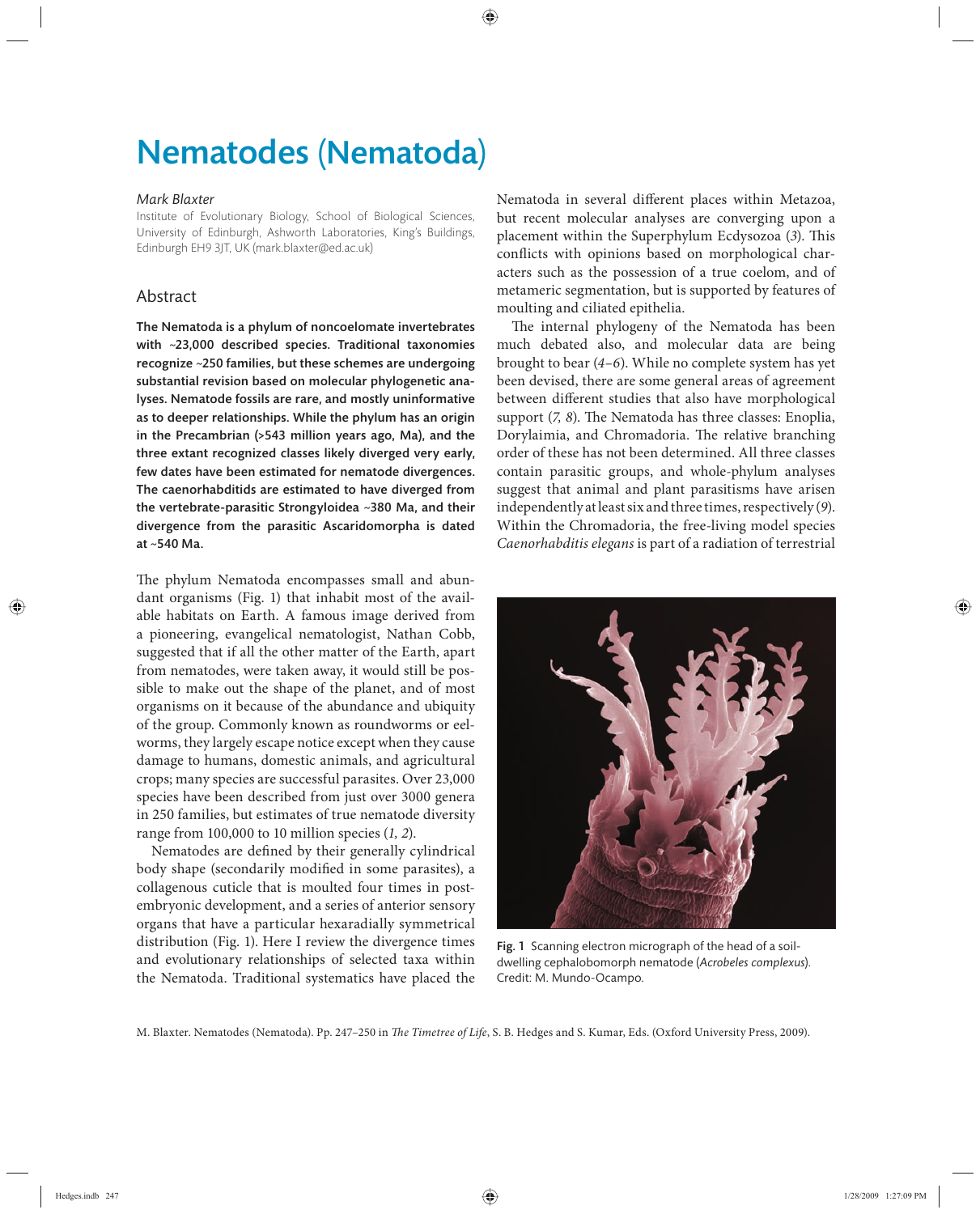

Fig. 2 A timetree of Nematoda. Divergence times are shown in Table 1. *Abbreviations*: C (Carboniferous), Cm (Cambrian), CZ (Cenozoic), D (Devonian), J (Jurassic), K (Cretaceous), O (Ordovician), P (Permian), Pg (Paleogene), S (Silurian), and Tr (Triassic).

microbivores that also includes animal-parasitic clades. Also in the Chromadoria are the Tylenchina (including plant and animal parasites), the Spiruromorpha which are all parasitic (*10*) and a paraphyletic group of freeliving marine and terrestrial taxa, the "chromadorids" (*4*). Within the Dorylaimia are marine and terrestrial microbivores, plant parasites, and animal parasites. The Enoplia includes marine and terrestrial microbivores and predators, and plant parasites.

While the largest nematodes (parasites of the cetacean gut or urinary systems) are meters in length, most of the members of this soft-bodied taxon are less than a millimeter, and thus fossilize poorly. Two sources of fossil nematodes have been found. One is in ambers from the Dominican Republic (20–15 Ma; Neogene), Mexico (26 Ma; late Paleogene), the Baltic (~40 Ma; Paleogene), and Myanmar  $(\sim 110 - 100$  Ma; Cretaceous). The other is in coprolites of subfossil (~1 Ma; Quaternary) and early Cretaceous (~130 Ma) age. Fossils from amber (*11*) have been diagnosed as being from representatives of insect parasites from the Mermithida (*12–15*), and Tylenchina (*16–18*), and from free-living plectids and diplogasterids (16, 19). Fossils from coprolites are often poorly preserved, and the only robust identification has been of eggs with morphology typical of the Ascaridomorpha in dinosaur coprolites from Belgian strata (*20*).

Molecular analyses of nematode phylogeny using both nuclear and mitochondrial genes have been published, but few have attempted to place estimates of divergence times on internal nodes. One feature that is evident from many analyses, particularly those using nuclear ribosomal RNAs, is that of extremes of evolutionary rate heterogeneity in different lineages. Thus the lineage that includes the model *C. elegans* is characterized by an elevated rate of substitution compared to its close relatives (*5*). Despite these caveats, four studies have placed time estimates on the nematode tree. In the publication describing the sequencing of the genome of *Caenorhabditis briggsae* (*21*), Avril Coghlan generated an estimate of 110–80 Ma for the divergence time of this species from the model *C. elegans*. This estimate used 338 sets of protein-coding orthologous genes that appeared not to display elevated rates in the nematodes compared with humans and the mosquito *Anopheles gambiae*, and they assumed a nematode–arthropod divergence date of 1000–800 Ma. While the date of nematode–arthropod divergence is obviously open to debate, these estimates compare favorably with earlier ones (*22*). When a nematode–arthropod divergence of 800 Ma was assumed, the 95% confidence interval for the *C. briggsae*-*C. elegans* divergence was 90–78 Ma. More recently, Asher Cutter (*23*) has used estimates of neutral mutational accumulation to reassess this estimate and has presented analyses that suggest a much more recent divergence (<30 Ma). This estimate is more in keeping with dates derived from mitochondrial genes (*24*), but the true timing of caenorhabditid evolution is likely to remain an active research issue for some time to come.

The diplogasterid *Pristionchus pacificus* is a satellite model organism, and its genome has been sequenced also. Several estimates of the divergence between *P. pacificus* (Diplogasteromorpha) and *C. elegans* (Rhabditomorpha) have been published (*25–27*), with the most recent being "200–300 million years" (*27*) but these are not explicitly supported by data. An initial estimate of >100 Ma made in 1997 (25) had no justification other than that the split must predate between species within the genus *Caenorhabditis*. These estimates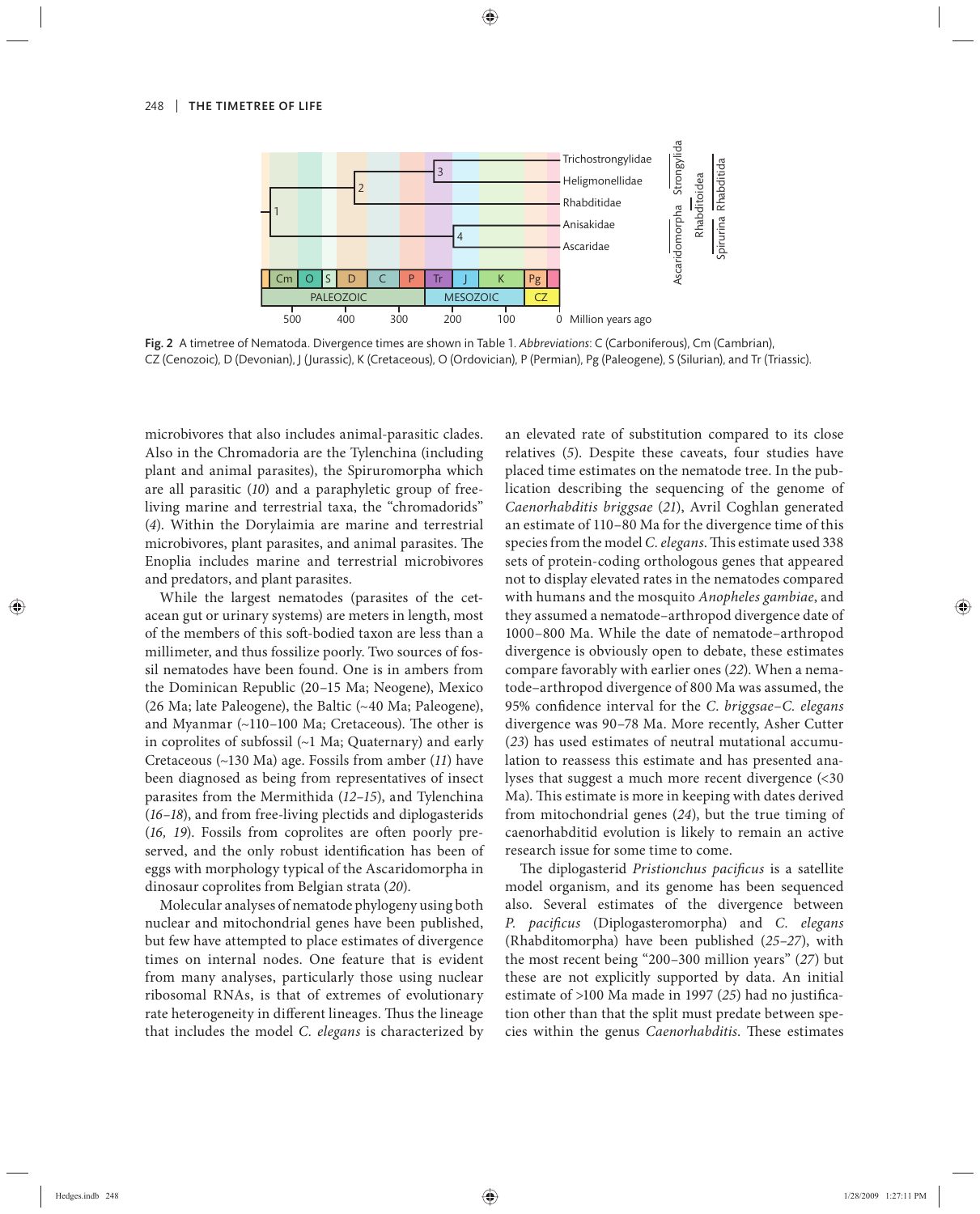Table 1. Divergence times (Ma) among Nematoda, from ref. (*28*).

| <b>Timetree</b> |             |
|-----------------|-------------|
| Node            | <b>Time</b> |
|                 | 541         |
| $\mathcal{P}$   | 383         |
| 3               | 235         |
|                 | 198         |

all conflict with that made by Vanfleteren et al. (28) (see later) for the divergence of *C. elegans* from another group in the Rhabditomorpha, and need close revision.

The only other molecular dating study used cytochrome *c* and nematode-type globin sequences to date the divergences of a number of parasitic groups from each other and from *C. elegans* (*28*). In this study, the unit evolutionary periods (the time represented by a 1% sequence divergence at the protein level) for cytochrome *c* (21 Ma) and globin (5 Ma) were derived from other, mainly vertebrate taxa, and it is thus unclear how accurate these estimates are. However, using the same method to estimate the *C. elegans*–*C. briggsae* divergence yields 112 Ma (Blaxter, unpublished observations), suggesting that if the estimates for the same divergence made using multiple genes or mutation accumulation experiments (*23*) are more correct (*21*), then the globin-dated divergences may be overestimates, particularly in the rapidly evolving chromadorid clades. Using cytochrome *c* or globin, this method yielded estimates of 1200–950 Ma for the divergence of Nematoda from other phyla tested (Arthropoda, Echinodermata, and Chordata). Within Nematoda, globin comparisons yielded a 383 ± 8 Ma (i.e., Devonian) divergence for *C. elegans* and two families of strongylid parasites (Trichostrongylidae and Heligmonemellidae). While traditional systems place Strongylida at ordinal rank, "Strongylida" in molecular analyses is deeply nested within the traditional Order "Rhabditida": both of these families are now considered members of the Superfamily Strongyloidea within Infraorder Rhabditomorpha (*8*). Within the Ascaridomorpha, globin sequences were used to give an estimate of  $198 \pm 42$  Ma (i.e., Jurassic) divergence for members of the Ascarididae and Anisakidae. The estimate for the divergence of Rhabditomorpha and Ascaridomorpha was 541 ± 11 Ma (i.e., Cambrian).

The paucity of informative fossils, and the related issues of identification of molecular markers with verifiable clocklike behaviors, limits knowledge of the dates of divergences of a major component of the biota, the Nematoda. Other routes to dating using external mark points such as examining the congruence of host and parasite phylogenies to transfer robust dates from the hosts (e.g., vertebrates) have not been successful, because of rampant lateral capture of hosts by parasite groups (*29*). However, the emerging genome sequence data sets available for a wide phylogenetic range of nematodes, and the extensive EST data sets being generated for parasitic species (*30*), should yield additional proteincoding genes with which analyses aimed at dating nematode radiations can be performed. These will have to be analyzed with caution, as the most extensive comparisons performed to date, between members of the genus *Caenorhabditis* (*21, 23*), have yielded date estimates that vary by several fold.

## Acknowledgments

I would like to thank all my colleagues in the nematode Tree of Life project (NemaToL) and G. Poinar for helpful discussions.

#### References

- 1. P. J. D. Lambshead, G. Boucher, *J. Biogeogr.* **30**, 475 (2003).
- 2. P. J. D. Lambshead *et al*., *Mar. Ecol. Prog. Ser.* **194**, 159 (2000).
- 3. A. M. A. Aguinaldo *et al.*, *Nature* **387**, 489 (1997).
- 4. B. H. Meldal *et al.*, *Mol. Phylogenet. Evol.* **42**, 622 (2007).
- 5. M. L. Blaxter *et al.*, *Nature* **392**, 71 (1998).
- 6. M. Holterman *et al.*, *Mol. Biol. Evol.* **23**, 1792 (2006).
- 7. P. De Ley and M. Blaxter, in *Nematology Monographs and Perspectives*, R. Cook, D. J. Hunt, Eds. (E. J. Brill, Leiden, 2004), Vol. 2, pp. 633–653.
- 8. P. De Ley and M.L. Blaxter, in *The Biology of Nematodes*, D. Lee, Ed. (Taylor & Francis, London, 2002), pp. 1–30.
- 9. M. Dorris, P. De Ley, and M. L. Blaxter, *Parasitol. Today* **15**, 188 (1999).
- 10. S. A. Nadler *et al*., *Parasitology* **134**, 1421 (2007).
- 11. G. Poinar, Jr., *Life in Amber* (Stanford University Press, Stanford, USA, 1992).
- 12. G. Poinar, Jr., *Nematology* **3**, 753 (2001).
- 13. G. Poinar, Jr., *Parasitology* **125**, 457 (2002).
- 14. G. Poinar, Jr., J. P. Lachaud, A. Castillo *et al.*, *J. Invertebr. Pathol.* **91**, 19 (2006).
- 15. G. Poinar, Jr. and R. Buckley, *J. Invertebr. Pathol.* **93**, 36 (2006).
- 16. G. O. Poinar, *The Natural History of Nematodes* (Prentice Hall, Englewood Cliffs, New Jersey, 1983).